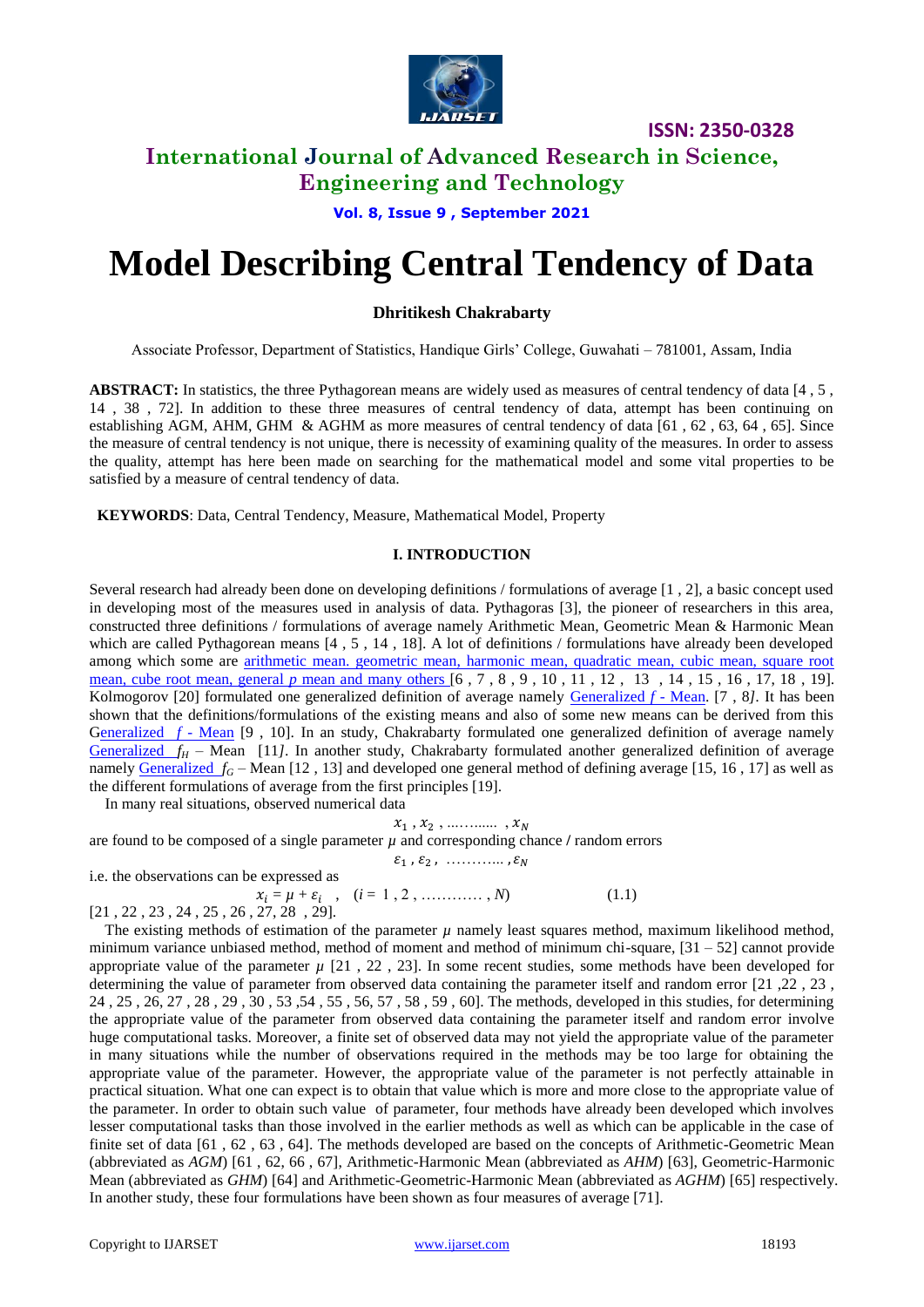

## **International Journal of Advanced Research in Science, Engineering and Technology**

## **Vol. 8, Issue 9 , September 2021**

 In statistics, the three Pythagorean means are widely used as measures of central tendency of data [4 , 5 , 14 , 38 , 72]. In addition to these three measures of central tendency of data, attempt has been continuing on establishing AGM, AHM, GHM & AGHM as more measures of central tendency of data  $[61, 62, 63, 64, 65]$ . Since the measure of central tendency is not unique, there is necessity of examining quality of the measures. In order to assess the quality, attempt has here been made on searching for the mathematical model and some vital properties to be satisfied by a measure of central tendency of data.

#### **II. CENTRALTENDENCY OF DATA – ITS MEANING**

Occasionally authors use central tendency to denote "the **tendency of quantitative data to cluster around some central value**." The central tendency of a distribution is typically contrasted with its dispersion or variability; dispersion and central tendency are the often characterized properties of distributions.

 In [statistics,](https://en.wikipedia.org/wiki/Statistics) a **central tendency** (or **measure of central tendency**) is a central or typical value for a [probability](https://en.wikipedia.org/wiki/Probability_distribution)  [distribution](https://en.wikipedia.org/wiki/Probability_distribution) [74]. It may also be called a **center** or **location** of the distribution. Colloquially, measures of central tendency are often called *[averages.](https://en.wikipedia.org/wiki/Averages)* The term *central tendency* dates from the late 1920s [73].

#### **Measure of Central Tendency**

 A measure of central tendency is a single value that attempts to describe a set of data by identifying the central position within that set of data. As such, measures of central tendency are sometimes called measures of central location. They are also classed as summary statistics. The mean (often called the average) is most likely the measure of central tendency which is most popular, but there are others also.

 The following are the existing measures of central tendency of data. Some of the are mathematical measures and the others are positional measures in nature:

**[Arithmetic mean](https://en.wikipedia.org/wiki/Arithmetic_mean)** or simply, mean**:** the sum of all measurements divided by the number of observations in the data set. **[Median:](https://en.wikipedia.org/wiki/Median)** the middle value that separates the higher half from the lower half of the data set. The median and the mode are the only measures of central tendency that can be used for [ordinal data,](https://en.wikipedia.org/wiki/Level_of_measurement#Ordinal_scale) in which values are ranked relative to each other but are not measured absolutely.

**[Mode:](https://en.wikipedia.org/wiki/Mode_(statistics))** the most frequent value in the data set. This is the only central tendency measure that can be used with [nominal](https://en.wikipedia.org/wiki/Level_of_measurement#Nominal_scale)  [data,](https://en.wikipedia.org/wiki/Level_of_measurement#Nominal_scale) which have purely qualitative category assignments.

**[Geometric mean:](https://en.wikipedia.org/wiki/Geometric_mean)** the *n*[th root](https://en.wikipedia.org/wiki/Nth_root) of the product of the data values, where there are *n* of these. This measure is valid only for data that are measured absolutely on a strictly positive scale.

[Harmonic mean:](https://en.wikipedia.org/wiki/Harmonic_mean) the [reciprocal](https://en.wikipedia.org/wiki/Multiplicative_inverse) of the arithmetic mean of the reciprocals of the data values. This measure too is valid only for data that are measured absolutely on a strictly positive scale.

**[Weighted arithmetic mean:](https://en.wikipedia.org/wiki/Weighted_arithmetic_mean)** an arithmetic mean that incorporates weighting to certain data elements.

**[Truncated mean](https://en.wikipedia.org/wiki/Truncated_mean)** or trimmed mean: the arithmetic mean of data values after a certain number or proportion of the highest and lowest data values have been discarded.

[Interquartile mean:](https://en.wikipedia.org/wiki/Interquartile_mean) a truncated mean based on data within the [interquartile range.](https://en.wikipedia.org/wiki/Interquartile_range)

**[Midrange:](https://en.wikipedia.org/wiki/Midrange)** the arithmetic mean of the maximum and minimum values of a data set.

**[Midhinge:](https://en.wikipedia.org/wiki/Midhinge)** the arithmetic mean of the first and third [quartiles.](https://en.wikipedia.org/wiki/Quartile)

**[Trimean:](https://en.wikipedia.org/wiki/Trimean)** the weighted arithmetic mean of the median and two quartiles.

**[Winsorized mean:](https://en.wikipedia.org/wiki/Winsorized_mean)** an arithmetic mean in which [extreme values](https://en.wikipedia.org/wiki/Outlier) are replaced by values closer to the median.

**[Geometric median:](https://en.wikipedia.org/wiki/Geometric_median)** that minimizes the sum of distances to the data points.

**[Quadratic mean](https://en.wikipedia.org/wiki/Quadratic_mean)** (often known as the [root mean square\)](https://en.wikipedia.org/wiki/Root_mean_square): useful in engineering, but not often used in statistics. This is because it is not a good indicator of the center of the distribution when the distribution includes negative values.

**[Simplicial depth:](https://en.wikipedia.org/wiki/Simplicial_depth)** the probability that a randomly chosen [simplex](https://en.wikipedia.org/wiki/Simplex) with vertices from the given distribution will contain the given center

**[Tukey median:](https://en.wikipedia.org/wiki/Tukey_median)** a point with the property that every half-space containing it also contains many sample points.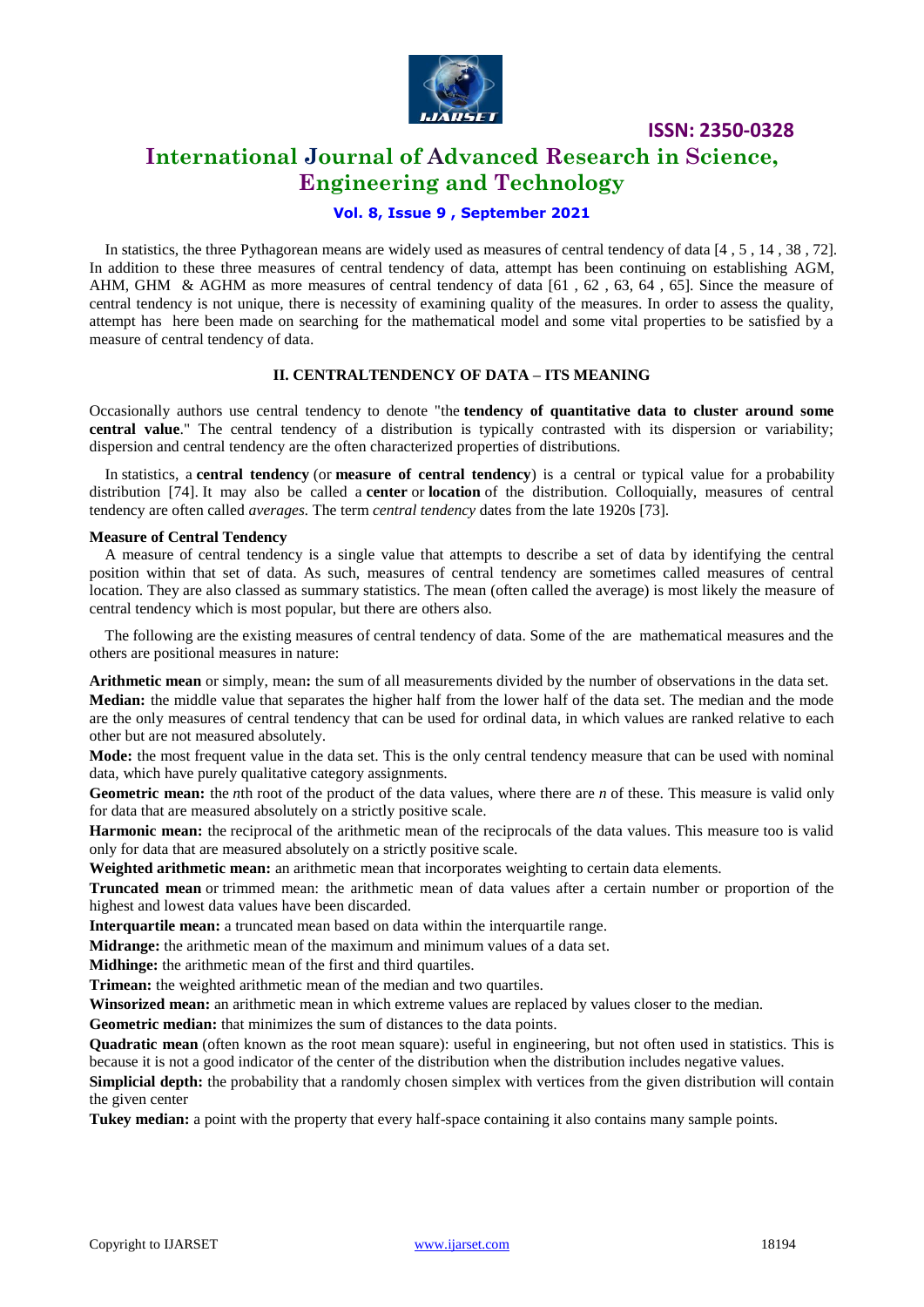

## **International Journal of Advanced Research in Science, Engineering and Technology**

## **Vol. 8, Issue 9 , September 2021**

### **III. CENTRAL TENDENCY AND SOME MATHEMATICAL MODELS**

 $x_1, x_2, \dots \dots \dots \dots,$ 

be *N* observed values (i.e. numerical data) on a variable *X* and  $\mu$  the central tendency of them. Let us suppose that these N numbers (or values or observations) are strictly positive and all of which are not identical.

#### **Model-1**

Let

If  $\mu$  is the measure of central tendency of these *N* values then some of these values will be greater than  $\mu$  and the others will be less than  $\mu$  occurring at random.

Hence, these *N* values can be described by or expressed as

 $x_i = \mu + \varepsilon_i$ ,  $(i = 1, 2, \dots, N)$  (3.1)

where

 $\mathcal{E}_1$ ,  $\mathcal{E}_2$ , .............

are the random errors, which assume positive and negative values in random order, associated to

 $x_1, x_2, \dots \dots \dots \dots,$ 

respectively.

This is termed here as the first mathematical model **(Model-1)** satisfied by the measure of central tendency of data.

#### **Model-3**

Since  $\mu$  is the measure of central tendency of these *N* values then some of these values will be greater than  $\mu$  and the others will be less than  $\mu$  occurring at random.

Also since the *N* values are strictly positive, these can also be described by

where

where 
$$
x_i = \mu \varepsilon_i^N
$$
,  $(i = 1, 2, \dots, N)$  (3.2)

 $\varepsilon_1^{\;\prime\prime}, \varepsilon_2^{\;\prime\prime}, \ldots \ldots \ldots \ldots, \varepsilon_N^{\;\prime\prime}$ are the random errors, which assume values in  $(0, 1)$  and in  $(1, \infty)$  in random order, associated to

respectively.

This is termed here as the second mathematical model **(Model-2)** satisfied by the measure of central tendency of data.

 $x_1, x_2, \dots \dots \dots \dots,$ 

#### **Model-3**

Since the *N* observations has  $\mu$  as measure of their central tendency, the reciprocals  $x_1^{-1}$  *1 1*

$$
x_1
$$
,  $x_2$ <sup>-1</sup>, .......  $x_N$ 

will have  $\mu^{-1}$  as measure of their central tendency. Accordingly, some of these N reciprocals will be greater than  $\mu^{-1}$  and the others will be less than  $\mu^{-1}$  occurring at random i.e. the reciprocals are composed of  $\mu^{-1}$  and random errors different from the respective random errors

 $\mathcal{E}_1$ ,  $\mathcal{E}_2$ , ............. provided  $x_1, x_2, \dots, x_N$  are all different from zero.

Hence, the reciprocals can be described by  $x_i^{-1} = \mu^{-1} + \varepsilon_i'$ ,  $(i = 1, 2, \dots, N)$  (3.3)

where

$$
\varepsilon_1^{\;\prime},\varepsilon_2^{\;\prime},\,\ldots\ldots\ldots,\varepsilon_N^{\;\prime}
$$

are the random errors, which assume positive and negative values in random order, associated to are the random errors associated to  $\overline{\phantom{0}}$ 

$$
x_1^{-1}, x_2^{-1}, \dots, x_N
$$

respectively.

This is termed here as the third mathematical model **(Model-3)** satisfied by the measure of central tendency of data.

## **Model-4**

Again since  $\mu$  is the measure of central tendency of these *N* values and since these values are strictly positive, the squares

$$
x_1^2
$$
,  $x_2^2$ , ………,  $x_N^2$ 

will have  $\mu^2$  as measure of their central tendency.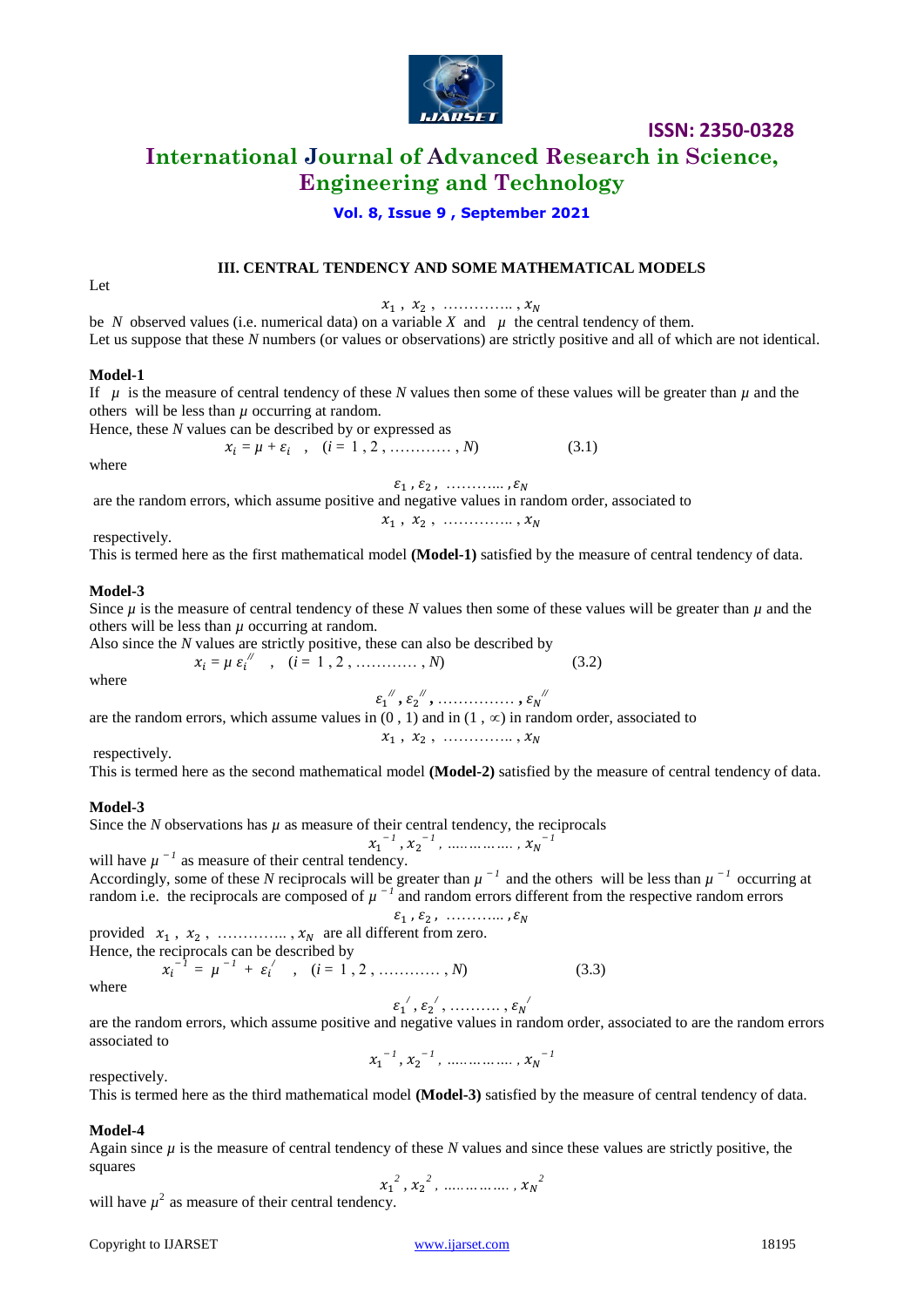

**International Journal of Advanced Research in Science, Engineering and Technology**

#### **Vol. 8, Issue 9 , September 2021**

Hence, the squares can be described by

$$
x_i^2 = \mu^2 + \varepsilon_{2i} \quad , \quad (i = 1, 2, \dots, N) \tag{3.4}
$$

where

 $\varepsilon_{21}$  ,  $\varepsilon_{22}$  ,  $\dots\dots\dots$  ,  $\varepsilon_{2N}$ 

are the random errors, which assume positive and negative values in random order, associated to are the random errors associated to *2 , 2 , …..………. , 2* 

respectively.

This is termed here as the third mathematical model **(Model-4)** satisfied by the measure of central tendency of data.

#### **Model-5**

Again since  $\mu$  is the measure of central tendency of these *N* values and since these values are strictly positive, the values  $x_1^p, x_2^p, \dots, x_N^p$ 

will have  $\mu^p$  as measure of their central tendency.

Hence, the squares can be described by

 $p^p = \mu^p + \varepsilon_{pi}$ ,  $(i = 1, 2, \dots, N)$  (3.5)

where

 $\varepsilon_{p1}$ ,  $\varepsilon_{p2}$ , ..........,

are the random errors, which assume positive and negative values in random order, associated to are the random errors associated to  $x_1^p, x_2^p, \dots, x_N^p$ 

respectively.

This is termed here as the third mathematical model **(Model-5)** satisfied by the measure of central tendency of data.

#### **IV. SOME PROPERTIES OF MEASURE OFCENTRAL TENDENCY**

Here let us use the notation  $\mu$  ( $x_1$ ,  $x_2$ , .............,  $x_N$ ) to denote the measure of central tendency  $x_1$ ,  $x_2$ , .............,  $x_N$  and  $\mu$  to denote the value of the central tendency of  $x_1, x_2, \dots, x_N$ . the value of the central tendency will also be increased (or decreased) by *a*. Let *a* be a finite real number. If *a* is added to (or subtracted from) each of the *N* values  $x_1, x_2, \dots, x_N,$ then Therefore, the following property of central tendency is obtained: **Property (4.1):** For any finite real number *a*,  $\mu$  ( $x_1 + a$ ,  $x_2 + a$ , …………,  $x_N + a$ ) =  $\mu + a$ Similarly if each of the *N* values  $x_1, x_2, \dots, x_N,$ is multiplied by a non-zero real number *c* then the value of the central tendency will also be changed by *c* times. Thus, the following property of central tendency is obtained: **Property (4.2):** For any non-zero finite real number *c*,  $\mu$  (*cx*<sub>1</sub>, *cx*<sub>2</sub>, ............., *cx*<sub>N</sub>) = *c* $\mu$ In a similar manner, the following property of the central tendency can be obtained: **Property (4.3):** If  $\mu (x_1, x_2, \dots, x_N) = \mu$ then  $\mu(x_1^{-1}, x_2^{-1}, \dots, x_N^{-1}) = \mu^{-1}$ 

 $\mu(x_1^2, x_2^2, \dots, x_N^2) = \mu^2$ &  $\mu$  ( $x_1^p$ ,  $x_2^p$ , ...............,  $x_N^p$ ) =  $\mu^p$ , for finite integer *p*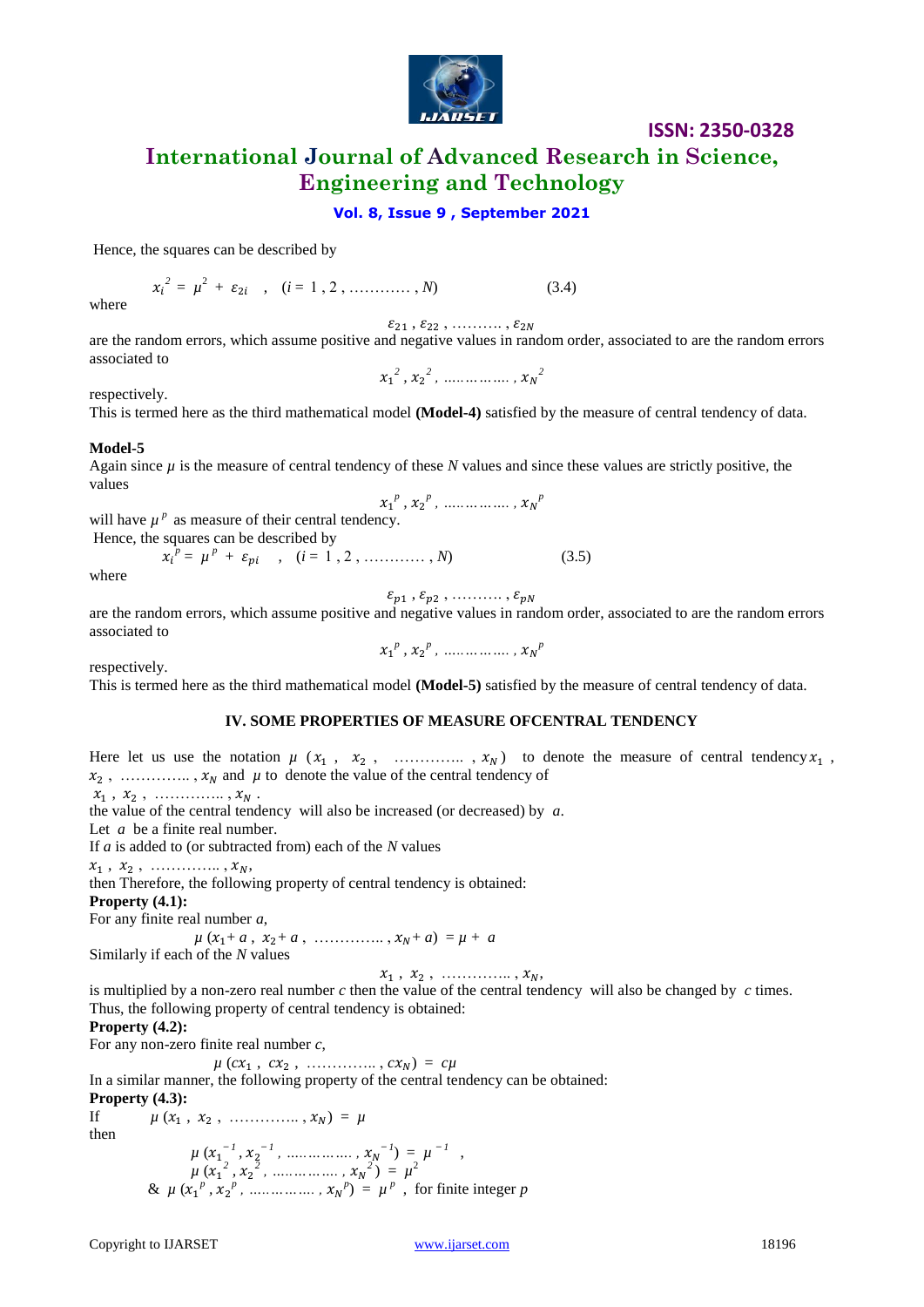

# **International Journal of Advanced Research in Science, Engineering and Technology**

#### **Vol. 8, Issue 9 , September 2021**

#### **V. CONCLUSION**

The information on

(1) the mathematical model satisfied by the measure of central tendency

and (2) the properties of the measure of central tendency

as described above are expected to carry significance in the field of measures of central tendency of data.

From the mathematical models satisfied by the measure of central tendency, as described above, it may be possible to derive measure(s) of central tendency of data.

The properties of the measure of central tendency may help in examining the quality of the measure(s) of central tendency and to identify/determine the most suitable measure of central tendency of data.

Finally, as per the meaning of research [68 , 69 ,70], it can be concluded that the extraction of the information on central tendency, as described above, can be regarded as research findings carrying fundamental importance and high significance in the theory of measure of central tendency of data.

#### **REFERENCES**

1. Bakker Arthur (2003): "The early history of average values and implications for education", Journal of Statistics Education, 11(1), 17 ‒ 26.

2. Miguel de Carvalho (2016): "Mean, what do you Mean?", The American Statistician , 70, 764 – 776.

3. Christoph Riedweg (2005): "Pythagoras: his life, teaching, and influence (translated by Steven Rendall in collaboration with Christoph Riedweg and Andreas Schatzmann, Ithaca)", ISBN 0-8014-4240-0, Cornell University Press.

4. David W. Cantrell: "Pythagorean Means", Math World.

5. Dhritikesh Chakrabarty (2016): "Pythagorean Mean: Concept behind the Averages and Lot of Measures of Characteristics of Data", *NaSAEAST-2016, Abstract ID: CMAST\_NaSAEAST (Inv)-1601)*. [https://www.researchgate.net/profile/Dhritikesh\\_Chakrabarty/stats](https://www.researchgate.net/profile/Dhritikesh_Chakrabarty/stats) .

- 6. Dhritikesh Chakrabarty (2017): "Objectives and Philosophy behind the Construction of Different Types of Measures of Average", *NaSAEAST-*
- *2017, Abstract ID: MAST\_NaSAEAST (Inv)- 1701)*[. https://www.researchgate.net/profile/Dhritikesh\\_Chakrabarty/stats](https://www.researchgate.net/profile/Dhritikesh_Chakrabarty/stats) .

7. Kolmogorov Andrey (1039): "On the Notion of Mean", in "*Mathematics and Mechanics*" (Kluwer 1991), 144 – 146.

8. Kolmogorov Andrey (1033): "*Grundbegriffe der Wahrscheinlichkeitsrechnung* (in German), Berlin: Julius Springer.

9. Dhritikesh Chakrabarty (2018): "Derivation of Some Formulations of Average from One Technique of Construction of Mean", *American Journal of Mathematical and Computational Sciences*, 2018, 3(3), 62 – 68. [http://www.aascit.org/journal/ajmcs.](http://www.aascit.org/journal/ajmcs)

10. Dhritikesh Chakrabarty (2018): "One Generalized Definition of Average: Derivation of Formulations of Various Means", *Journal of Environmental Science, Computer Science and Engineering & Technology*, Section C, 7(3), 212 – 225. [www.jecet.org](http://www.jecet.org/) .

11. Dhritikesh Chakrabarty (2018): "f<sub>H</sub> -Mean: One Generalized Definition of Average", Journal of Environmental Science, Computer Science and *Engineering & Technology*, Section C, 7(4), 301 – 314[. www.jecet.org.](http://www.jecet.org/)

12. Dhritikesh Chakrabarty (2018): "Generalized f<sub>G</sub> - Mean: Derivation of Various Formulations of Average", American Journal of Computation, *Communication and Control*, 2018, 5(3), 101 – 108.<http://www.aascit.org/journal/ajmcs> .

13. Dhritikesh Chakrabarty (2019): "One Definition of Generalized f<sub>G</sub> - Mean: Derivation of Various Formulations of Average", *Journal of Environmental Science, Computer Science and Engineering & Technology*, Section C , 2019, 8(2), 051 – 066[. www.jecet.org](http://www.jecet.org/) .

14. Dhritikesh Chakrabarty (2016): "Pythagorean Mean: Concept behind the Averages and Lot of Measures of Characteristics of Data", *NaSAEAST-2016, Abstract ID: CMAST\_NaSAEAST (Inv)-1601)*, 2016[. https://www.researchgate.net/profile/Dhritikesh\\_Chakrabarty/stats](https://www.researchgate.net/profile/Dhritikesh_Chakrabarty/stats) .

15. Dhritikesh Chakrabarty (2018): "General Technique of Defining Average", *NaSAEAST- 2018, Abstract ID: CMAST\_NaSAEAST -1801 (I)*. https://www.researchgate.net/profile/Dhritikesh\_Chakrabarty/stats

16. Dhritikesh Chakrabarty (2019): "One General Method of Defining Average: Derivation of Definitions/Formulations of Various Means", *Journal of Environmental Science, Computer Science and Engineering & Technology*, Section C, 8(4), 327 – 338[. www.jecet.org](http://www.jecet.org/) .

17. Dhritikesh Chakrabarty (2019): "A General Method of Defining Average of Function of a Set of Values", *Aryabhatta Journal of Mathematics &*   $Informatics, 11(2), 269 - 284.$  [www.abjni.com](http://www.abjni.com/).

18. Dhritikesh Chakrabarty (2019): "Pythagorean Geometric Mean: Measure of Relative Change in a Group of Variables", *NaSAEAST- 2019, Abstract ID: CMAST\_NaSAEAST -1902 (I)*, 2019. [https://www.researchgate.net/profile/Dhritikesh\\_Chakrabarty/stats](https://www.researchgate.net/profile/Dhritikesh_Chakrabarty/stats) .

19. Dhritikesh Chakrabarty (2020): "Definition / Formulation of Average from First Principle", *Journal of Environmental Science, Computer Science and Engineering & Technology*, Section C, 9(2), 151 – 163. [www.jecet.org](http://www.jecet.org/) .

20. Youschkevitch A. P (1983): "A. N. Kolmogorov: Historian and philosopher of mathematics on the occasion of his 80<sup>th</sup> birfhday", *Historia Mathematica* , 10(4), 383 – 395.

21. Dhritikesh Chakrabarty (2014): "Determination of Parameter from Observations Composed of Itself and Errors", *International Journal of Engineering Science and Innovative Technology*, 2014, 3(2), 304 – 311. [https://www.researchgate.net/profile/Dhritikesh\\_Chakrabarty/stats](https://www.researchgate.net/profile/Dhritikesh_Chakrabarty/stats) .

22. Dhritikesh Chakrabarty (2014): "Analysis of Errors Associated to Observations of Measurement Type", *International Journal of Electronics and Applied Research*, 1(1), 15 – 28. [https://www.researchgate.net/profile/Dhritikesh\\_Chakrabarty/stats](https://www.researchgate.net/profile/Dhritikesh_Chakrabarty/stats) .

23. Dhritikesh Chakrabarty (2014): "Observation Composed of a Parameter and Random Error: An Analytical Method of Determining the Parameter", International Journal of Electronics and Applied Research, 1(2), 20 – 38. Parameter*", International Journal of Electronics and Applied Research*, 1(2), 20 – 38. [https://www.researchgate.net/profile/Dhritikesh\\_Chakrabarty/stats.](https://www.researchgate.net/profile/Dhritikesh_Chakrabarty/stats) 

24. Dhritikesh Chakrabarty (2015): "Observation Consisting of Parameter and Error: Determination of Parameter", *Proceedings of the World Congress on Engineering*, ISBN: 978-988-14047-0-1, ISSN: 2078 - 0958 (Print); ISSN: 2078-0966 (Online). [https://www.researchgate.net/profile/Dhritikesh\\_Chakrabarty/stats](https://www.researchgate.net/profile/Dhritikesh_Chakrabarty/stats) .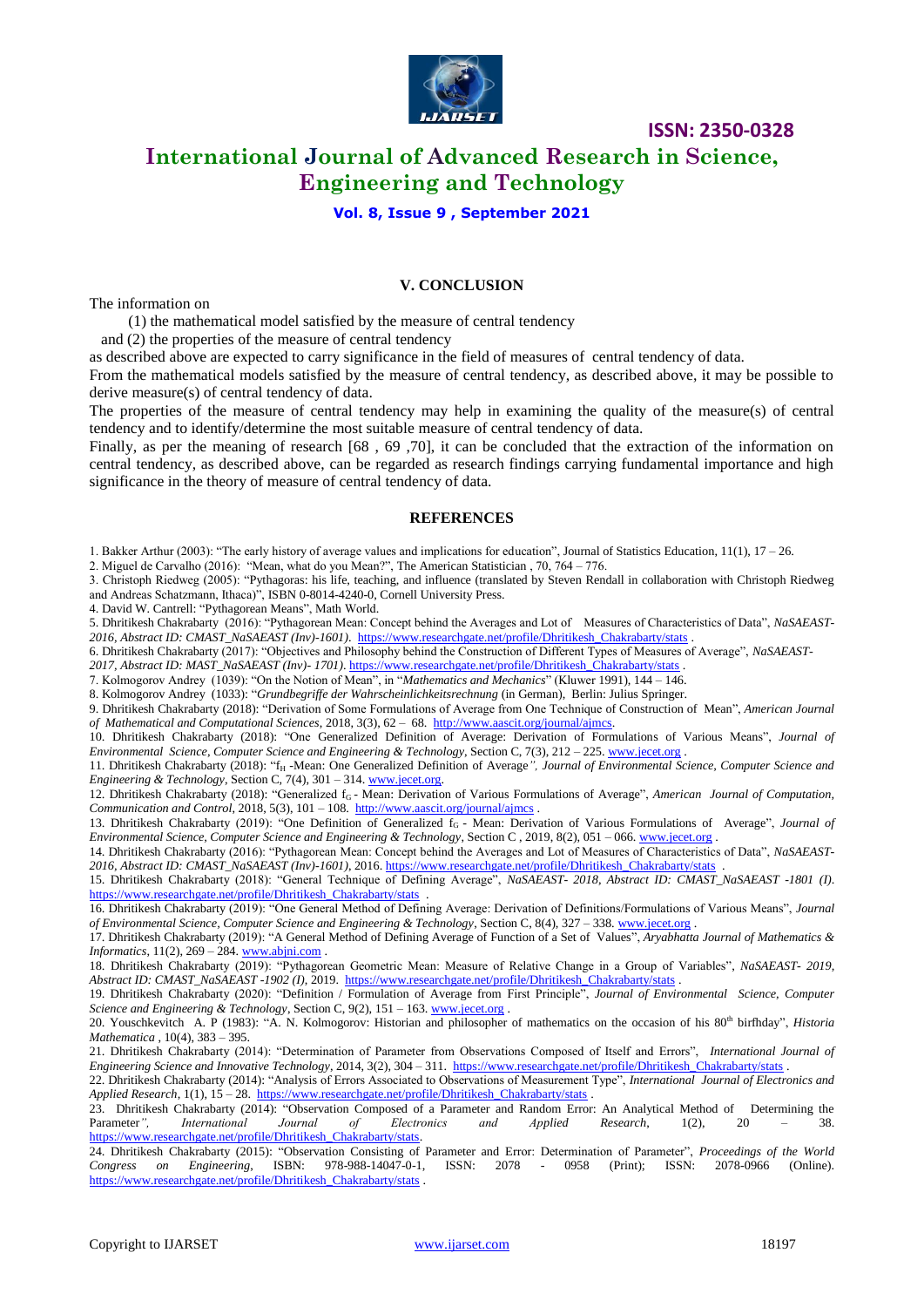

# **International Journal of Advanced Research in Science, Engineering and Technology**

#### **Vol. 8, Issue 9 , September 2021**

25. Dhritikesh Chakrabarty (2015):"Observation Consisting of Parameter and Error: Determination of Parameter," *Lecture Notes in Engineering and*  Computer Science (ISBN: 978-988-14047-0-1), London, 2015, 680 - 684. [https://www.researchgate.net/profile/Dhritikesh\\_Chakrabarty/stats.](https://www.researchgate.net/profile/Dhritikesh_Chakrabarty/stats)

26. Dhritikesh Chakrabarty (2015): "Central Tendency of Annual Extremum of Surface Air Temperature at Guwahati", *J. Chem. Bio. Phy. Sci.* , Sec. C,  $5(3)$ ,  $2863 - 2877$ . Available at: **www.jcbsc.org**.

27. Dhritikesh Chakrabarty (2015): Central Tendency of Annual Extremum of Surface Air Temperature at Guwahati Based on Midrange and Median", *J. Chem. Bio. Phy. Sci.* Sec. D, 5(3), 3193 – 3204. [www.jcbsc.org](http://www.jcbsc.org/) .

28. Dhritikesh Chakrabarty (2015): "Observation Composed of a Parameter and Random Error: Determining the Parameter as Stable Mid Range", *International Journal of Electronics and Applied Research*, 2(1), 35 – 47.<http://eses.net.in/ESESJournal> .

29. Dhritikesh Chakrabarty (2015): "A Method of Finding Appropriate value of Parameter from Observation Containing Itself and Random Error", *Indian Journal of Scientific Research and Technology*, 3(4), 14 – 21. [https://www.researchgate.net/profile/Dhritikesh\\_Chakrabarty/stats](https://www.researchgate.net/profile/Dhritikesh_Chakrabarty/stats) .

30. Dhritikesh Chakrabarty (2015): "Theoretical Model Modified For Observed Data: Error Estimation Associated To Parameter", *International Journal of Electronics and Applied Research* , 2(2), 29 – 45.<http://eses.net.in/ESESJournal> .

31. Hald Anders (1999): "On the History of Maximum Likelihood in Relation to Inverse Probability and Least Squares", *Statistical Science*, 14, 214  $-222$ 

32. Barnard G. A. (1949): "Statistical Inference", *Journal of the Royal Statistical Societ*y, Series B, 11, 115 – 149.

33. Birnbaum Allan (1962): "On the Foundations of Statistical Inference", *Journal of the American Statistical Association*, 57, 269 – 306.

34. Ivory (1825): "On the Method of Least Squares", *Phil. Mag*, LXV, 3 – 10.

35. Kendall M. G. and Stuart A(1977): , "Advanced Theory of Statistics", Vol. 1 & 2, 4<sup>th</sup> Edition, New York, Hafner Press.

36. Lehmann Erich L. & Casella George (1998): "*Theory of Point Estimation*", 2nd ed. Springer. ISBN 0 – 387 – 98502 – 6 .

37. Lucien Le Cam (1990): "Maximum likelihood — An introduction", *ISI Review*, 8(2), 153 – 171.

38. Walker Helen M. & Lev J. (1965): "*Statistical Inference*", Oxford & IBH Publishing Company.

39. Dhritikesh Chakrabarty & Atwar Rahman (2007): "Exponential Curve : Estimation Using the Just Preceding Observation in Fitted Curve", *Int. J. Agricult. Stat. Sci*, 3(2), 381 – 386[. https://www.researchgate.net/profile/Dhritikesh\\_Chakrabarty/stats](https://www.researchgate.net/profile/Dhritikesh_Chakrabarty/stats) .

40. Dhritikesh Chakrabarty & Atwar Rahman (2008): "Gompartz Curve : Estimation Using the Just Preceding Observation in Fitted Curve", *Int. J. Agricult. Stat. Sci*., 4(2), 421 – 424[. https://www.researchgate.net/profile/Dhritikesh\\_Chakrabarty/stats.](https://www.researchgate.net/profile/Dhritikesh_Chakrabarty/stats)

41. Atwar Rahman & Dhritikesh Chakrabarty (2009): "Linear Curve : A Simpler Method of Obtaining Least squares Estimates of Parameters", *Int. J. Agricult. Stat. Sci.*, 5(2), 415 – 424[. https://www.researchgate.net/profile/Dhritikesh\\_Chakrabarty/stats](https://www.researchgate.net/profile/Dhritikesh_Chakrabarty/stats) .

42. Dhritikesh Chakrabarty (2011): "Finite Difference Calculus: Method of Determining Least Squares Estimates", AryaBhatta J. Math. & Info .  $3(2)$ ,  $363 - 373$ [. www.abjni.com](http://www.abjni.com/).

43. Atwar Rahman & Dhritikesh Chakrabarty (2011): "General Linear Curve : A Simpler Method of Obtaining Least squares Estimates of Parameters", *Int. J. Agricult. Stat. Sci.*, 7(2), 429 – 440. https://www.researchgate.net/profile/Dhritikesh\_Chakrabarty/stat

44. Dhritikesh Chakrabarty (2014): "Curve Fitting: Step-Wise Least Squares Method", *AryaBhatta J. Math. & Info*., 6(1), 15 – 24[. www.abjni.com](http://www.abjni.com/) .

45. Atwar Rahman & Dhritikesh Chakrabarty (2015): "Elimination of Parameters and Principle of Least Squares: Fitting of Linear Curve to Average Minimum Temperature Data in the Context of Assam", *International Journal of Engineering Sciences & Research Technology*, 4(2), 255 – 259. [https://www.researchgate.net/profile/Dhritikesh\\_Chakrabarty/stats](https://www.researchgate.net/profile/Dhritikesh_Chakrabarty/stats) .

46. Atwar Rahman & Dhritikesh Chakrabarty (2015): "Elimination of Parameters and Principle of Least Squares: Fitting of Linear Curve to Average Maximum Temperature Data in the Context of Assam", *AryaBhatta J. Math. & Info*., 7(1), 23 – 28. [www.abjni.com](http://www.abjni.com/) .

47. Atwar Rahman & Dhritikesh Chakrabarty (2015): "Basian-Markovian Principle in Fitting of Linear Curve", *The International Journal Of Engineering And Science*, 4(6), 31 - 43. [www.theijes.com](http://www.theijes.com/)

48. Ivory, On the Method of Least Squares, Phil. Mag., LXV, 3 – 10, 1825.

49. Kendall M. G. and Stuart A (1977): "*Advanced Theory of Statistics*"*, Vol. 1 & 2, 4th Edition, New York, Hafner Press,* 1977.

50. Atwar Rahman & Dhritikesh Chakrabarty (2015): "Method of Least Squares in Reverse Order: Fitting of Linear Curve to Average Minimum Temperature Data at Guwahati and Tezpur", *AryaBhatta J. Math. & Info* , 7(2), 305 – 312. [www.abjni.com](http://www.abjni.com/) .

51. Dhritikesh Chakrabarty (2016): "Elimination-Minimization Principle: Fitting of Polynomial Curve to Numerical Data", *International Journal of Advanced Research in Science, Engineering and Technology*, 3(5), 2067 – 2078. [www.ijarset.com](http://www.ijarset.com/) .

52. Dhritikesh Chakrabarty (2016): "Elimination-Minimization Principle: Fitting of Exponential Curve to Numerical Data", *International Journal of Advanced Research in Science, Engineerin and Technology*, 3(6), 2256 – 2264. [www.ijarset.com](http://www.ijarset.com/) .

53. Dhritikesh Chakrabarty (2016): "Impact of Error Contained in Observed Data on Theoretical Model: Study of Some Important Situations", *International Journal of Advanced Research in Science, Engineering and Technology*, 3(1), 1255 – 1265. [https://www.researchgate.net/profile/Dhritikesh\\_Chakrabarty/stats](https://www.researchgate.net/profile/Dhritikesh_Chakrabarty/stats)

54. Dhritikesh Chakrabarty (2016): "Theoretical Model and Model Satisfied by Observed Data: One Pair of Related Variables", *International*  Journal of Advanced Research in Science, Engineering and Technology, 3(2), 1527 - 1534[. www.ijarset.com](http://www.ijarset.com/)

55. Dhritikesh Chakrabarty (2017): "Variable(s) Connected by Theoretical Model and Model for Respective Observed Data", *FSDM2017*, Abstract ID: FSDM2220, 2017. [https://www.researchgate.net/profile/Dhritikesh\\_Chakrabarty/stats.](https://www.researchgate.net/profile/Dhritikesh_Chakrabarty/stats)

56. Dhritikesh Chakrabarty (2017): "Numerical Data Containing One Parameter and Random Error: Evaluation of the Parameter by Convergence of Statistic", *International Journal of Electronics and Applied Research*, 4(2), 59 – 73.<http://eses.net.in/ESESJournal>.

57. Dhritikesh Chakrabarty (2018): "Observed Data Containing One Parameter and Random Error: Evaluation of the Parameter Applying Pythagorean Mean", *International Journal of Electronics and Applied Research*, 5(1), 32 – 45[. http://eses.net.in/ESESJournal](http://eses.net.in/ESESJournal)

58. Dhritikesh Chakrabarty (2019): "Significance of Change of Rainfall: Confidence Interval of Annual Total Rainfall", *Journal of Chemical, Biological and Physical Sciences*, Sec. C, 9(3), 151 – 166. [www.jcbsc.org](http://www.jcbsc.org/) .

59. Dhritikesh Chakrabarty (2019): "Observed Data Containing One Parameter and Random Error: Probabilistic Evaluation of Parameter by Pythagorean Mean", *International Journal of Electronics and Applied Research*, 6(1), 24 – 40[. http://eses.net.in/ESESJournal](http://eses.net.in/ESESJournal) .

60. Dhritikesh Chakrabarty (2019): "Significance of Change in Surface Air Temperature in the Context of India", *Journal of Chemical, Biological and Physical Sciences*, Sec. C, 9(4), 251 – 261. [www.jcbsc.org](http://www.jcbsc.org/) .

61. Dhritikesh Chakrabarty (2019): "Arithmetic-Geometric Mean: Evaluation of Parameter from Observed Data Containing Itself and Random Error", *International Journal of Electronics and Applied Research*, 6(2), 98 – 111.<http://eses.net.in/ESESJournal> .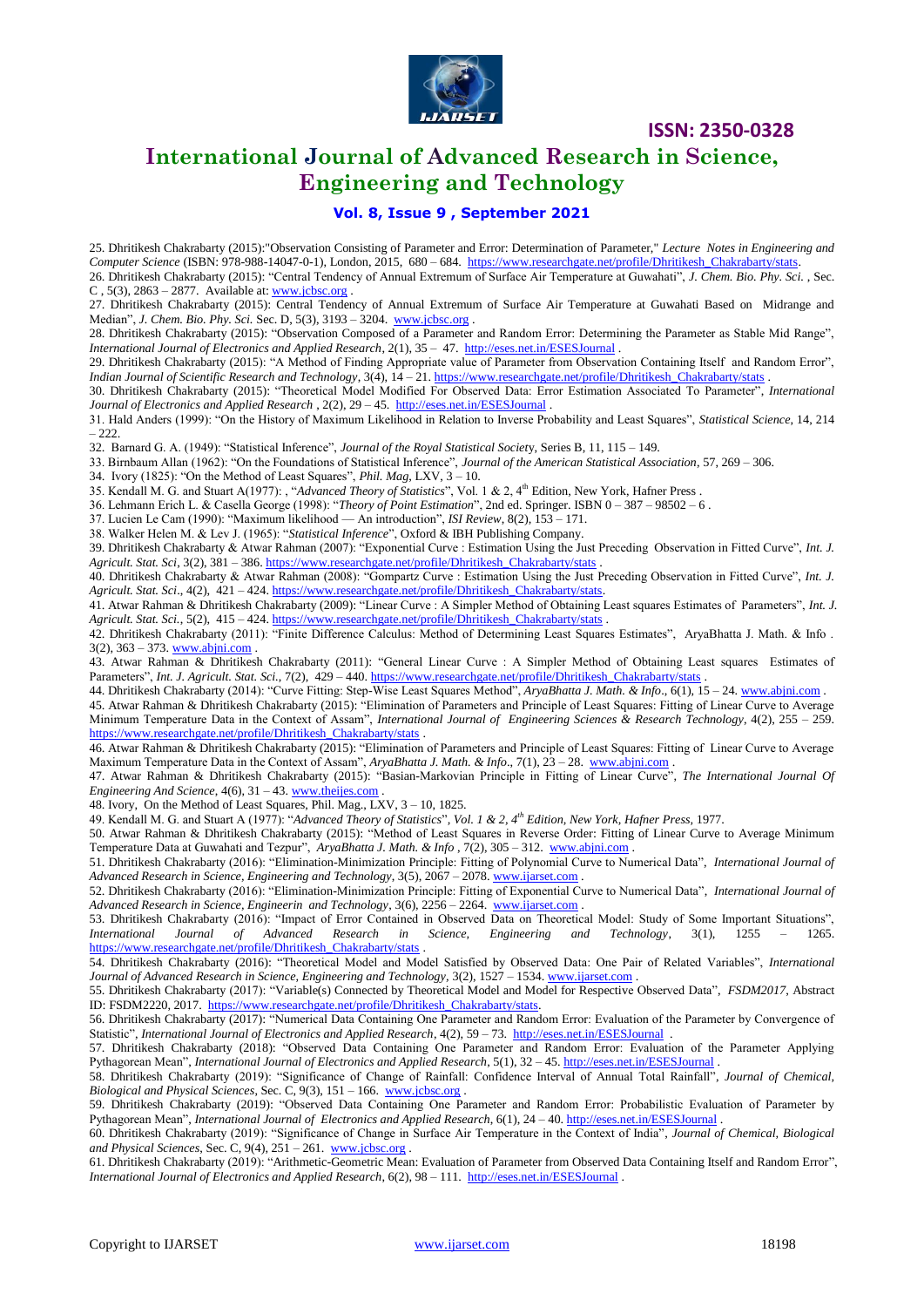

# **International Journal of Advanced Research in Science, Engineering and Technology**

#### **Vol. 8, Issue 9 , September 2021**

62. Dhritikesh Chakrabarty (2020): "AGM: A Technique of Determining the Value of Parameter from Observed Data Containing Itself and Random Error", *Journal of Environmental Science, Computer Science nd Engineering & Technology*, Section C, 9(3), 2020, 473 – 486. [www.jecet.org](http://www.jecet.org/) . 63. Dhritikesh Chakrabarty (2020): "Arithmetic-Harmonic Mean: Evaluation of Parameter from Observed Data Containing Itself and Random Error",

*International Journal of Electronics and Applied Research*, 7(1), 29 – 45 .<http://eses.net.in/ESESJournal> .

64. Dhritikesh Chakrabarty (2020): "Determination of the Value of Parameter μ of the Model X = μ + by GHM", *International Journal of Advanced Research in Science, Engineering and Technology*, 7(11), 15801 – 15810 . [www.ijarset.com](http://www.ijarset.com/) .

65. Dhritikesh Chakrabarty (2020): "Central Tendency of Annual Extremum of Surface Air Temperature at Guwahati by AGHM", *International Journal of Advanced Research in Science, Engineering and Technology*, 7(12), 16088 – 16098[. www.ijarset.com](http://www.ijarset.com/) .

*66. David A. Cox (2004): "The Arithmetic-Geometric Mean of Gauss", In J. L. Berggren; Jonathan M. Borwein; Peter Borwein (eds.).* [Pi: A Source](https://books.google.com/books?id=QlbzjN_5pDoC&pg=PA481)  [Book](https://books.google.com/books?id=QlbzjN_5pDoC&pg=PA481)*. Springer. p. 481.* [ISBN](https://en.wikipedia.org/wiki/International_Standard_Book_Number) [978-0-387-20571-7](https://en.wikipedia.org/wiki/Special:BookSources/978-0-387-20571-7) *,* (first published i[n L'Enseignement Mathématique,](https://en.wikipedia.org/wiki/L%27Enseignement_Math%C3%A9matique) t. 30 (1984), p. 275 – 330).

67. [Hazewinkel, Michiel](https://en.wikipedia.org/wiki/Michiel_Hazewinkel) *ed. (2001):* ["Arithmetic–geometric mean process](https://www.encyclopediaofmath.org/index.php?title=a/a130280)*,* [Encyclopedia of Mathematics"](https://en.wikipedia.org/wiki/Encyclopedia_of_Mathematics), *Springer Science+Business Media B.V. / luwer Academic Publishers,* [ISBN](https://en.wikipedia.org/wiki/International_Standard_Book_Number) [978-1-55608-010-4](https://en.wikipedia.org/wiki/Special:BookSources/978-1-55608-010-4) *.*

*68.* Dhritikesh Chakrabarty (2018): "Understanding the Space of Research", *Biostatistics and Biometrics Open Access Journal*, (ISSN: 2573-2633), 4(5), 001 – 017: DOI: 10.19080/BBOAJ.2018.04.555642.

69. Dhritikesh Chakrabarty (2018): "Statistics and Bioscience: Association in Research", *Significances of Bioengineering & Biosciences*, (ISSN 2637-8078), 2(5), 001 – 007: SBB.000546.2018. DOI: 10.31031/SBB.2018.02.000546.

70. Dhritikesh Chakrabarty (2019): "Association of Statistics with Biostatistics Research", *Biometrics & Biostatistics International Journal*, 8(3), 104 – 109. DOI: 10.15406/bbij.2019.08.00279 .

71. Dhritikesh Chakrabarty (2021): "Four Formulations of Average Derived from Pythagorean Means", *International Journal of Mathematics Trends and Technology (IJMTT)* (ISSN: 2231 – 5373), 67(6), 97 – 118[. http://www.ijmttjournal.org](http://www.ijmttjournal.org/) . doi:10.14445/22315373/IJMTT-V67I6P512.

72. Weisberg H. F. (1992): "Central Tendency and Variability", *Sage University Paper Series on Quantitative Applications in the Social Sciences*, [ISBN](https://en.wikipedia.org/wiki/ISBN_(identifier)) [0-8039-4007-6](https://en.wikipedia.org/wiki/Special:BookSources/0-8039-4007-6) p.2.

73. Dodge Y. (2003): "*The Oxford Dictionary of Statistical Terms*", OUP for [International Statistical Institute.](https://en.wikipedia.org/wiki/International_Statistical_Institute) [ISBN](https://en.wikipedia.org/wiki/ISBN_(identifier)) [0-19-920613-9](https://en.wikipedia.org/wiki/Special:BookSources/0-19-920613-9) (entry for "central tendency") .

74. Upton G. & Cook I. (2008): "*Oxford Dictionary of Statistics*", OUP [ISBN](https://en.wikipedia.org/wiki/ISBN_(identifier)) [978-0-19-954145-4](https://en.wikipedia.org/wiki/Special:BookSources/978-0-19-954145-4) (entry for "central tendency") .

#### **AUTHOR'S BIOGRAPHY**

Dr. Dhritikesh Chakrabarty passed B.Sc. (with Honours in Statistics) Examination from Darrang College, Gauhati University, in 1981 securing  $1^{st}$  class  $&1^{st}$  position. He passed M.Sc. Examination (in Statistics) from the same university in the year 1983 securing  $1<sup>st</sup>$  class &  $1<sup>st</sup>$  position and successively passed M.Sc. Examination (in Mathematics) from the same university in 1987 securing  $1<sup>st</sup>$  class ( $5<sup>th</sup>$  position). He obtained the degree of Ph.D. (in Statistics) in the year 1993 from Gauhati University. Later on, he obtained the degree of Sangeet Visharad (inVocal Music) in the year 2000 from Bhatkhande Sangeet vidyapith securing 1<sup>st</sup> class, the degree of Sangeet Visharad (in Tabla) from Pracheen Kala Kendra in 2010 securing 2<sup>nd</sup> class, the degree of Sangeet Pravakar (in Tabla) from Prayag Sangeet Samiti in 2012 securing 1<sup>st</sup> class, the degree of Sangeet Bhaskar (in Tabla) from Pracheen Kala Kendra in 2014 securing  $1<sup>st</sup>$  class and Senior Diploma (in Guitar) from Prayag Sangeet Samiti in 2019 securing  $1<sup>st</sup>$  class. He obtained Jawaharlal Nehru Award for securing 1<sup>st</sup> position in Degree Examination in the year 1981. He also obtained Academic Gold Medal of Gauhati University and Prof. V. D. Thawani Academic Award for securing 1<sup>st</sup> position in Post Graduate Examination in the year 1983.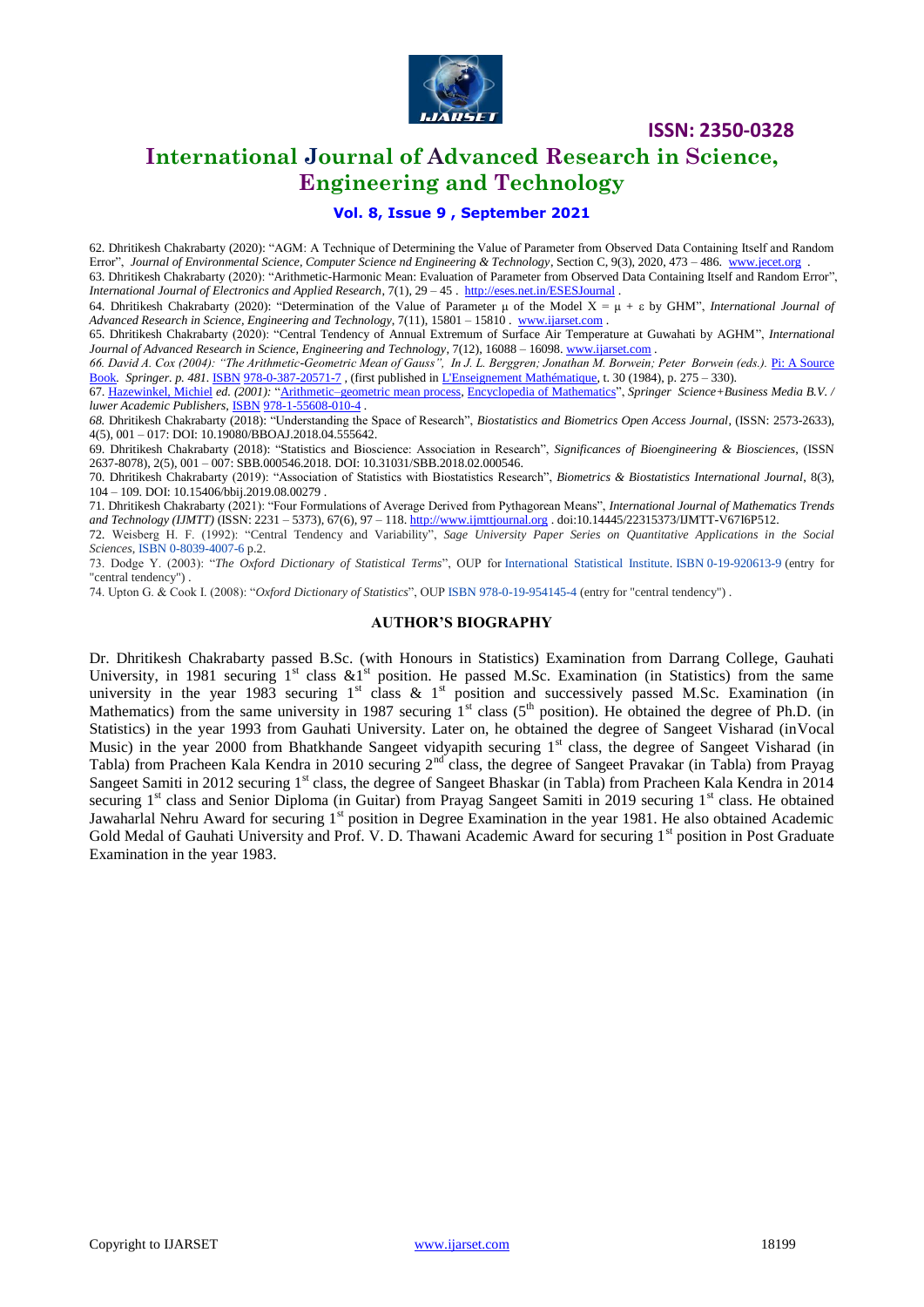

# **International Journal of Advanced Research in Science, Engineering and Technology**

**Vol. 8, Issue 9 , September 2021**



**(Dr. Dhritikesh Chakrabarty having mid-day meal students in Tukurapara Primary School, Kamrup, Assam, in Gunotsav, 2018)**

Dr. Dhritikesh Chakrabarty is also an awardee of the Post Doctoral Research Award by the University Grants Commission for the period 2002─05.

Dr. Dhritikesh Chakrabarty is also an awardee of the Post Doctoral Research Award by the University Grants Commission for the period 2002─05.

He attended five of orientation/refresher course held in Gauhati University, Indian Statistical Institute, University of Calicut and Cochin University of Science & Technology sponsored/organized by University Grants Commission/Indian Academy of Science. He also attended/participated eleven workshops/training programmes of different fields at various institutes.

Dr. Dhritikesh Chakrabarty joined the Department of Statistics of Handique Girls' College, Gauhati University, as a Lecturer on December 09, 1987 and has been serving the institution continuously since then. Currently he is in the position of Associate Professor (& Ex Head) of the same Department of the same College. He had also been serving the National Institute of Pharmaceutical Education & Research (NIPER), Guwahati, as a Guest Faculty continuously from May, 2010 to December,2016. Moreover, he is a Research Guide (Ph.D. Guide) in the Department of Statistics of Gauhati University and also a Research Guide (Ph.D. Guide) in the Department of Statistics of Assam Down Town University. He has been guiding a number of Ph.D. students in the two universities. He acted as Guest Faculty in the Department of Statistics and also in the Department of Physics of Gauhati University. He also acted as Guest Faculty cum Resource Person in the Ph.D. Course work Programme in the Department of Computer Science and also in the Department of Biotechnology of the same University for the last six years. Dr. Chakrabarty has been working as an independent researcher for the last more than thirty years. He has already been an author of 245 published research items namely research papers, chapter in books / conference proceedings, books etc. He visited U.S.A. in 2007, Canada in 2011, U.K. in 2014 and Taiwan in 2017. He has already completed one post doctoral research project (2002─05) and